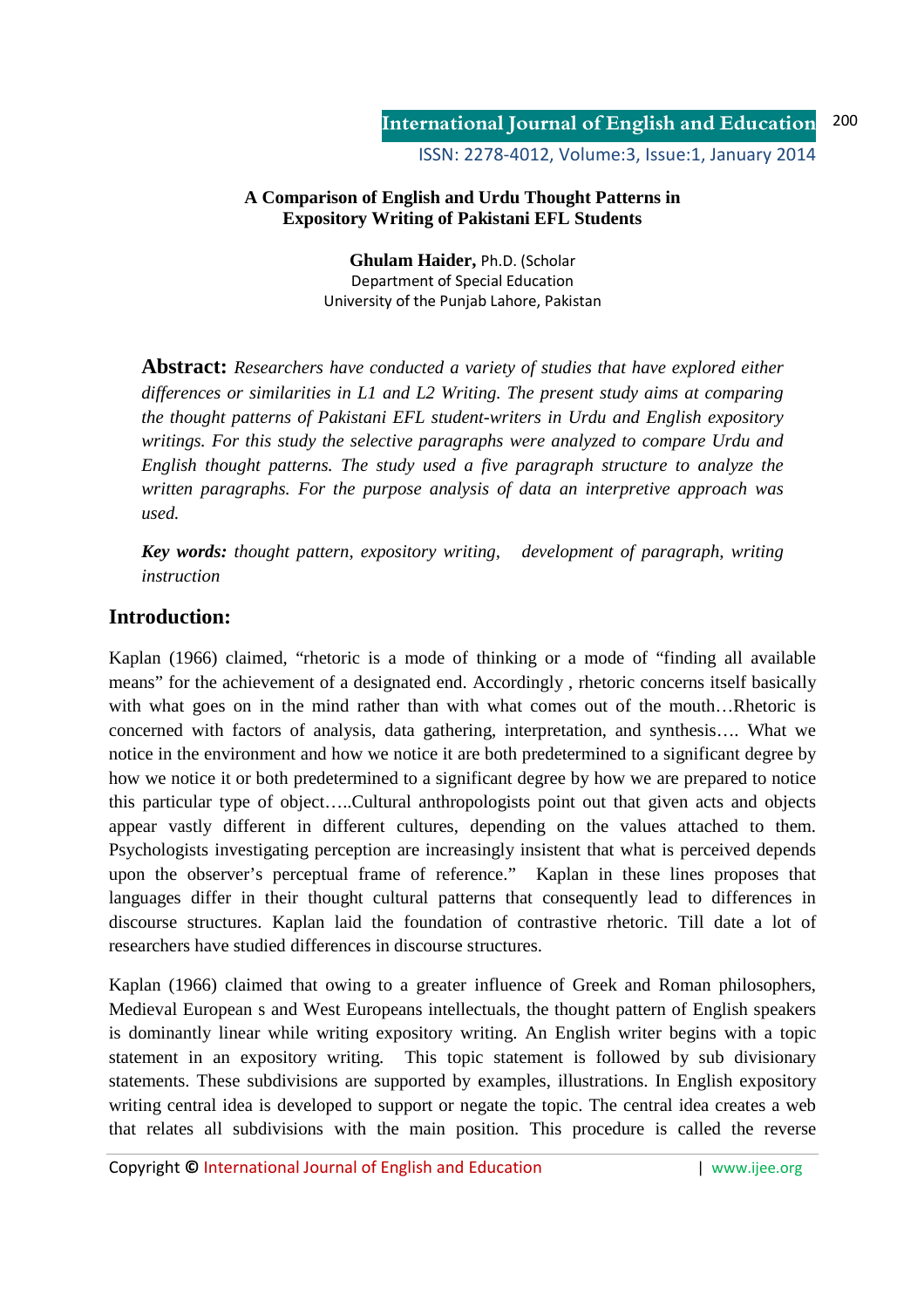procedure (Kaplan, 1980). Although the writers use digression in English expository paragraph, all of the subdivisions contribute to support the central idea.

 Discourse structures of different languages vary from each other. Kaplan(1966) examined intercultural thought patterns and found that while paragraph development in Arabic was based on a series of parallel constructions, Chinese writing was marked by indirection what he called "turning and turning in a widening gyre". French and Spanish writers use much more digression than English writers do. Thus he concludes that each language and culture has its own thought patterns that reflect its pattern of paragraph development.

Hssari(2000) keeping in view Kaplan Analysis of differences between Urdu and English writing claims that (a) the Urdu paragraph is not structured in the same way as the English Paragraph(b) capitalization is alien to Urdu, and punctuation is virtually nonexistent beyond the little it has acquired from European languages, mostly English(c) progressions do not operate in the same in the two languages. Urdu is free-wheeling and oblique in comparison. Urdu tends towards long preambles in beginning a discussion about something (d) English thinking tends to be liner and non directional. Urdu thinking suggests parallel structures, idea stacking and bi-directionality (e) Urdu tends towards ornamentation and a high selection of language. English stresses functionality (f) Urdu operates in a society with low literacy numbers. English operates in widely literate societies. The expectations are different.

Up to now, no study has been conducted to investigate the relationship between L1 and L2 thought patterns in Pakistan. The present study intends to fill this gap and to reveal whether there is a relationship between L1 (Urdu) and L2 (English) thought patterns in expository writing if Pakistani EFL student writers. The aforesaid categories by Hassan(2000) are merely a glimpse into the whole issue, the researcher has not solely discussed the differences of thought pattern in view of investigation of thought patterns. The present study has made within subject comparisons of L1 and L2 expository writing in terms of thought patterns.

### **Literature Review**

### **Research Questions**

### **The present study addressed the following research question:**

Whether the English and Urdu Thought Patterns in Expository Writing of Pakistani EFL Students differ or not?

#### **Method**

### **Participants**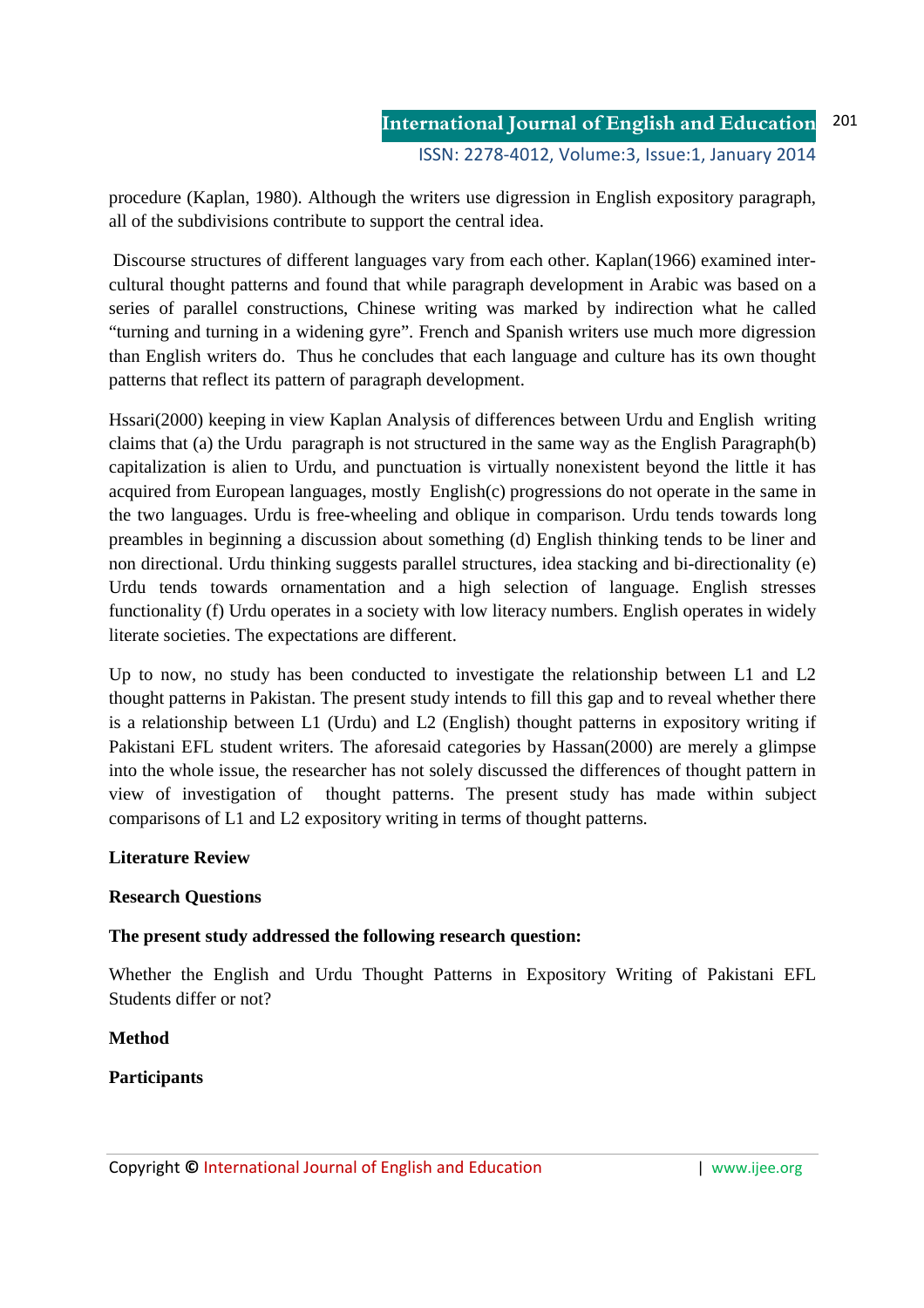ISSN: 2278-4012, Volume:3, Issue:1, January 2014

A convenient sample of 29 students was chosen for this study. The participants were intermediate students who were studying English as a compulsory subject at a HSS in Lahore City. All of them were Urdu and Punjabi native speakers. These students were selected for their ability to write more sophisticated essays. They had greater stability in their writing style. They had participated in Chief Minister Youth Festivals Essay writing competition held in Punjab. They were considered to be good writers on the basis of their positions in essay writing competition.

#### **Instruments**

The participants wrote expository essays. The students were given the following topic for writing: "My Aim in Life". For this task students were not informed beforehand that they would be writing in class, nor about the topic. They were asked to write for 40 minutes, but they were allowed to stop when, or continue until, they felt they had finished. The time they spent ranged from approximately 15 to 35 minutes. They were not allowed to consult dictionary or any other such source.

#### **Data Analysis Procedures**

For the purpose of data analysis present study applied the data analysis approach used by Tzung-Yu and Cheng(1993).The researchers explored the Chinese thought pattern and applied Singer and Donlan(1989) 's four basic paragraph structures:1)the deductive organization i.e., the writer presents the main idea at the beginning of the paragraph. All supporting details, divisions and sub-divisions follow the main idea and support it till the end. 2) The inductive organization i.e., the writer supports the main idea follows the supporting details. 3) Topic sentence, the writer introduces the topic sentence at the mid of the paragraph.4) inferential paragraph in which the writer infers the supporting details while advancing. For the present study the researcher followed the lines of Cheng et.al., (1993) and adopted the five paragraph structure to analyze the writing samples of the students. The researcher divided the paragraph into three main divisions:1) the introduction paragraph;2)the body paragraph and 3)concluding paragraph. To find out the percentage of the occurrence based on the five paragraph structures the researcher analyzed each writing sample individually. Most representative sample paragraphs were translated into English from Urdu to present illustrations in the findings. To keep the originality of the place of topic sentence in original Urdu paragraph the location of the topic sentence was not changed during the process of translation from Urdu to English(See Appendix).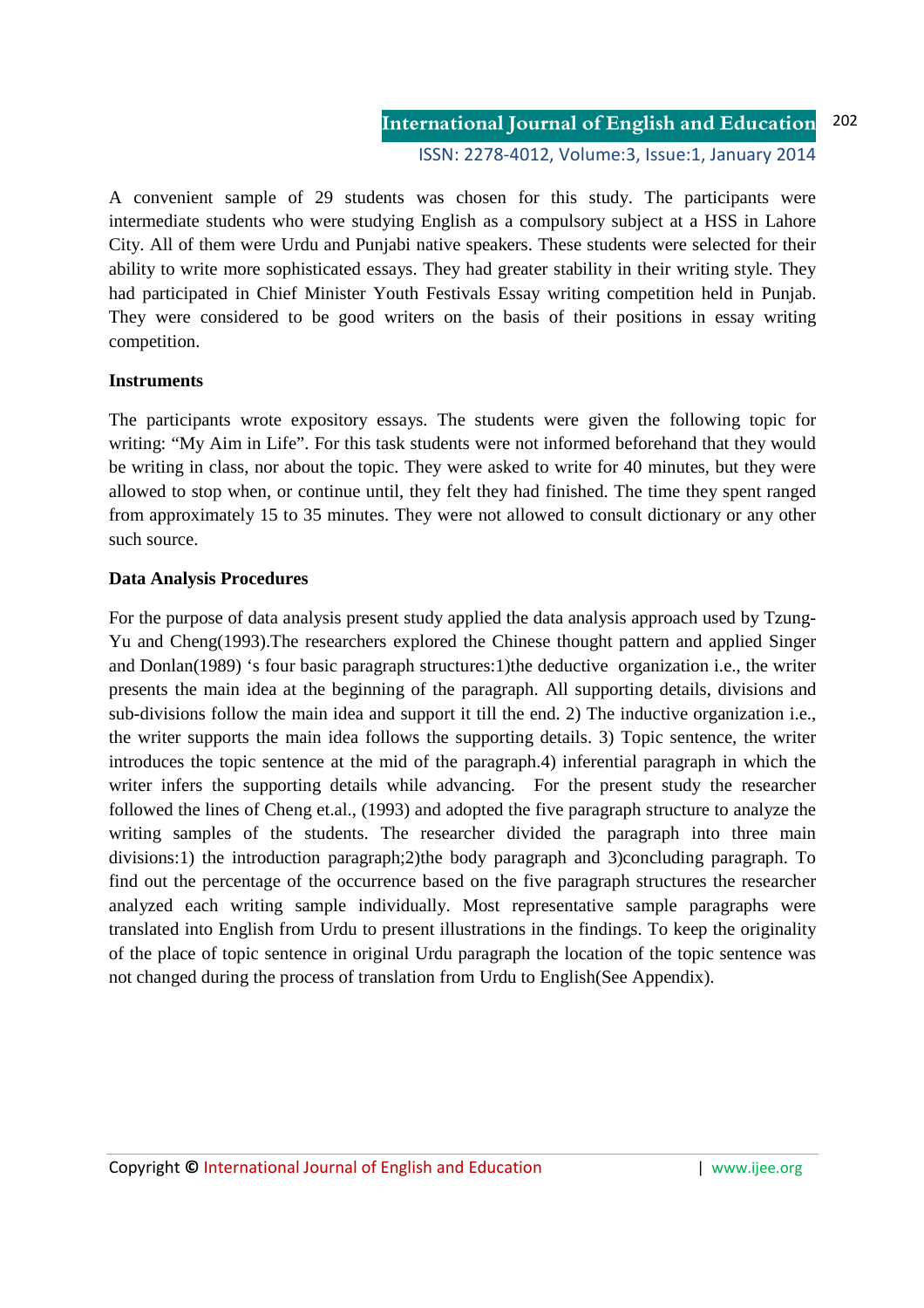**Results** 

# **Introduction Paragraph:**

 The written samples consisted of 19 introduction paragraphs. These introduction paragraphs were right at introduction position. The position of topic sentence in introduction has been categorized as: clearly mentioned topic sentence and unstated topic sentence.

- a. Clearly mentioned topic sentence
- b. Unstated topic sentence.

The written samples showed that at the introductory positions of the essays, the students used topic sentence at three different positions or in four different ways. This finding supports the findings of Cheng et.al.,(1993) who found that Chinese middle school writers wrote topic sentence in introductory paragraphs.

# **A-Clearly mentioned topic sentence**

1-Findings show that 5.26 percent students wrote the topic sentence in the introductory paragraphs. They began their topic in this way:

- *a. My aim in life is to become an engineer.*
- *b. I have dream to become a Doctor.*
- *c. My aim in life is to do something for my country.*

2- The initial position of the paragraph was also used to introduce the topic sentence. The findings reveal that 21.05 percent of the students wrote the topic sentence at the initial position of the introductory paragraphs. For example;

- *a. Since childhood I have been thinking to be a cricketer. Cricket is my favourite game. My father also helps me in this area. Currently I am studying in Inter class but I love cricket.*
- *b. I have decided to choose IT as my career. I think now a days Pakistan needs those persons who can help her going ahead.*
- *c. Man cannot decide but pray, so I pray to be a Doctor.*

**3-** Use of the topic sentence in the middle of the paragraph. 10.53 percent of the students wrote the topic sentence in the middle position of the paragraph. For example;

- a. During my childhood, we lived in a joint family system. My grandfather brought a lot of books for us. I used to study story books that had famous characters, such as Tipu Sultan,Muhammad Bin Qasim so I made my mind to be a soldier. I loved army and this love helped me a lot. My class teacher also used to teach us about heroes.
- b. A student should be hardworking, honest and active. My father is a doctor and my elder brother is also a doctor but my mother is a housewife. My younger sister is in  $10<sup>th</sup>$  class.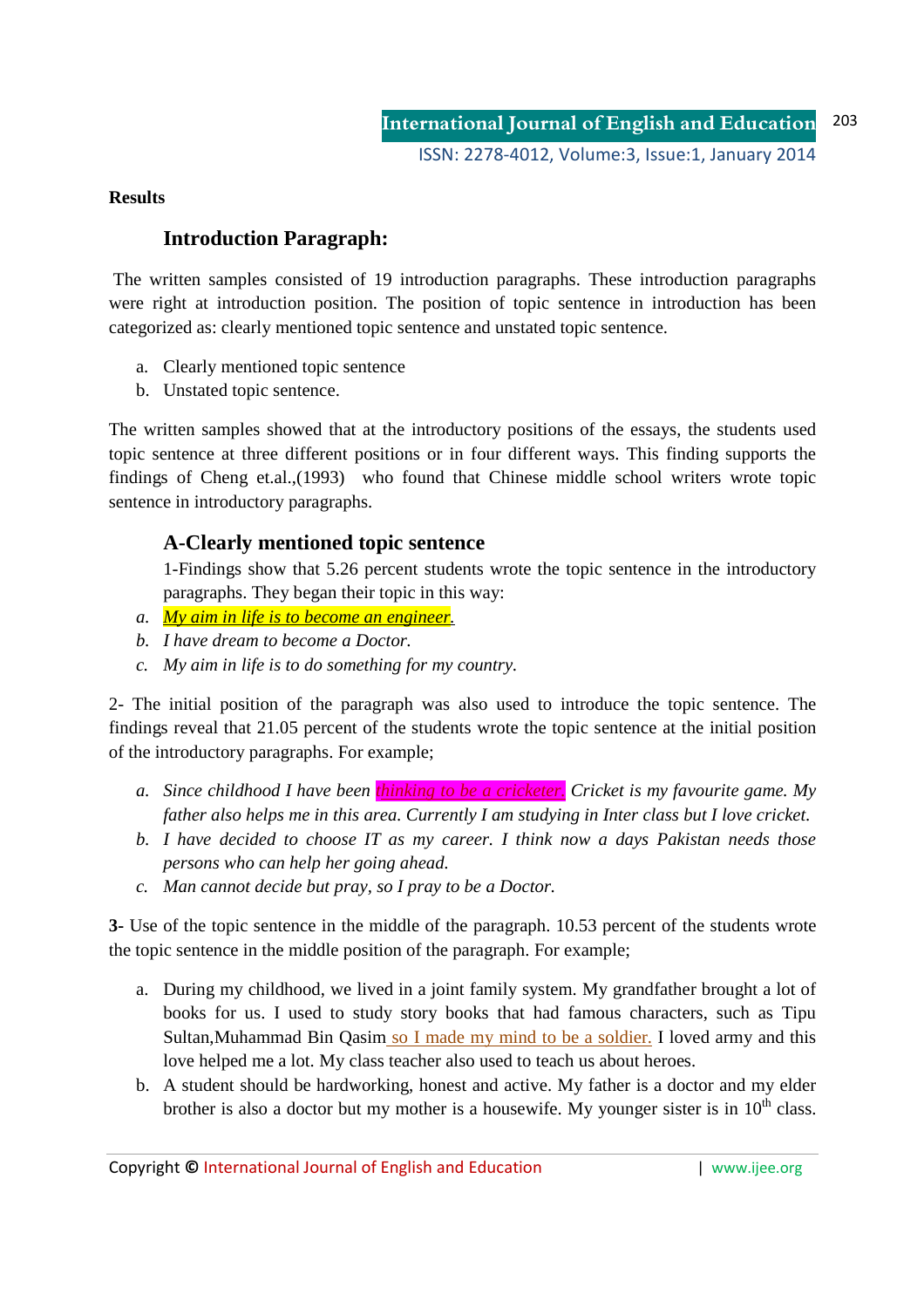#### **International Journal of English and Education** ISSN: 2278-4012, Volume:3, Issue:1, January 2014 204

Like my father I want to be a Doctor. A doctor serves the nation and gives life to patients. My mother asks me to work hard.

4- The topic sentence is used in the end of the paragraph. 21.05 percent of the students introduced the topic sentence in the end of the paragraph. For example;

a. Education gives us spirit and awareness. Knowledge makes us different from animals and other creatures. A man is respected if he gets education, without education there is no life. Pakistan is a developing country which demands her people to get education and male her stronger. I am an F.Sc student.  $My$  aim in life is to be a doctor so that I may serve my countery.

### **B-Unstated topic sentence or Digression:**

Findings show that 42.11 percent of the students used unclear statements of the topic sentence in the introductory paragraphs. For the purpose of illustration the following three examples have been presented:

> a. *Life is a combination of different and difficult items such as grief and happiness, difficulties and easiness and tension and tension free life* **[The Topic is: My Aim in Life]**.

The student has written this long sentence an introductory paragraph. The student could not clearly state the intention of his writing thus failed to write what he wanted to state in regard of life and its complexities. He could not associate his introductory sentence with his topic.

> b. In *my school all of my class fellows talked about the difficulty of subjects. I used to say hard work is key to success. Now when I am doing F.Sc I think about my childhood. We all family members went to Muree in summer holidays to enjoy. This looked like a dream but now I am able to go alone* [**The Topic is: My Aim in Life**].

This student seems to be a bit confused, he has not stated about his aim in future life. He reflects on his past days and begins his paragraph with unclear and digressed statement. This indicates that the student could not clearly state the topic.

> c. *My English teacher usually refers to the story of a young seagull. The young seagull was afraid of flying alone. His mother tried her best to teach him the importance of not being afraid* [**The Topic is: My Aim in Life].**

The above mentioned beginning of a paragraph is totally digressive beginning. The student does not clearly mention his aim in life. He mentions only the story of a young seagull's first flight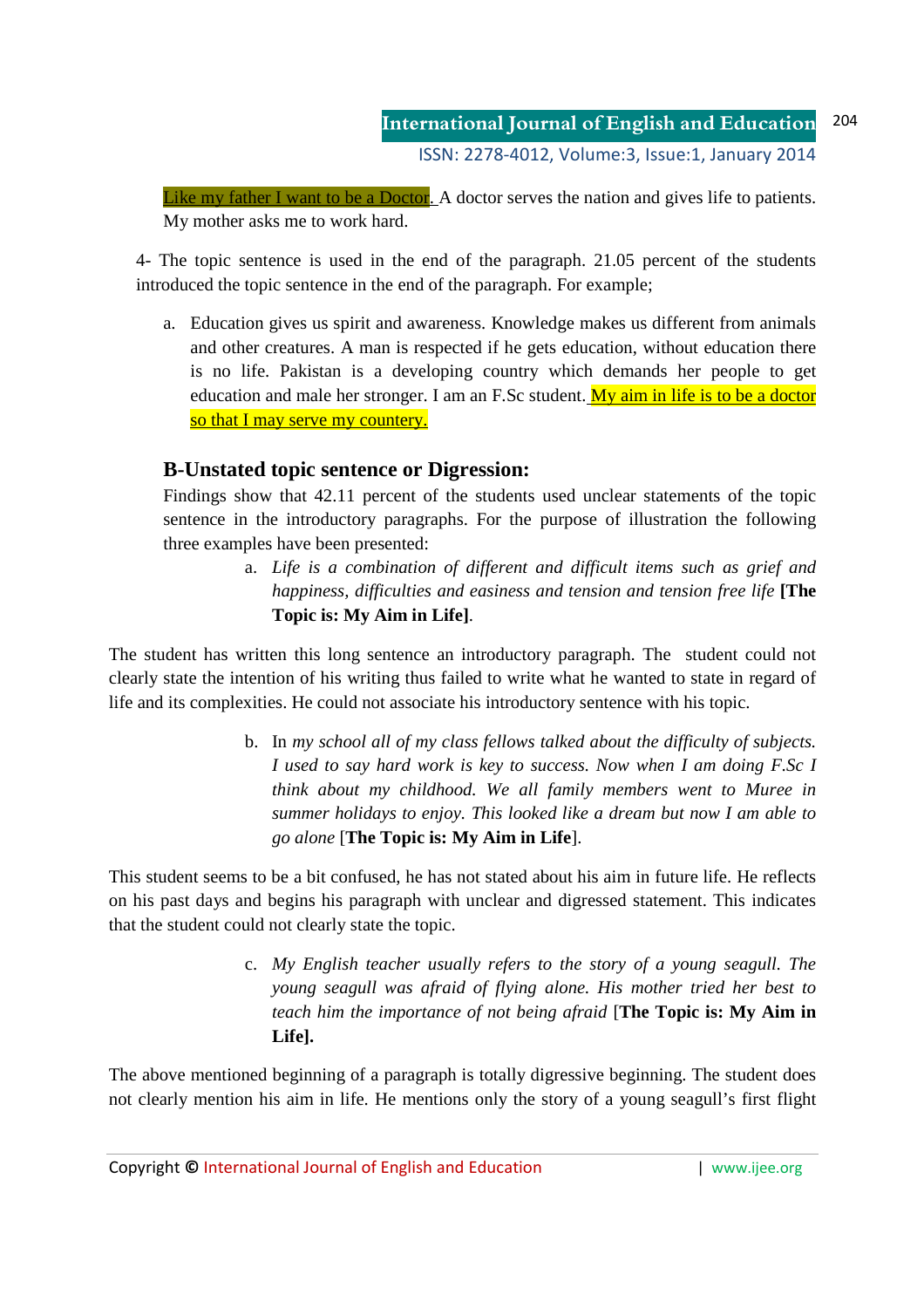told by his teacher that leads nowhere till the end. This allusion stated by the writer does not match with his topic sentence.

# **Body Paragraphs:**

The paragraphs included in body paragraphs had been selected from different writers 'sample written work, thus they varied from writer to writer. 28 paragraphs were selected for analysis. They all were present in the body of the paragraphs. Two of the paragraphs consist of most common length. The student writers placed the topic sentence at four common places.

# **1- Opening Position**

Opening position of the paragraph is the initial place for topic sentence; data show that 53.57 percent of the students wrote topic sentence at this position. For example;

*My father realized me the importance of having an aim in life. The feeling to contest and deciding an aim was a wonderful sensation. I love my father so I decided to do something for my parents, my family and my country.* 

# **2- Mid-Level Position**

Almost 10.71 percent students he chose this mid-level position to introduce their topic sentence in the body paragraph. For example;

*I am a Pakistani student who believes in Allah. I daily recite the Holy Quran. The holy Quran describes the lives of Prophets of Almighty Allah. I realized that all prophets had an aim so I think having an in life is very important. From this inspiration I have an aim in my life. I can also become a good and right man if I work and decide to do so.* 

# **3-Concluding Position**

Some writers introduced their topic sentence at the final position of the body paragraph. 25 percent of the writers selected the ending position. For example;

*My college is a very big college of the city where most of the teachers are prominent teachers. They teach students about future planning and time management. We all class fellows pay full attention to their lectures. One of the teachers is my favorite teacher, he stresses upon the importance of aim in life. He says all sensible human beings have their aim of life so I have also chosen my aim in life that is to become a doctor.* 

# **4-Repetitive Position**

Writers repeated the position of the appearance of topic sentence. They placed the topic sentence at three positions in the same paragraph: at the initial position, at the mid level position and at the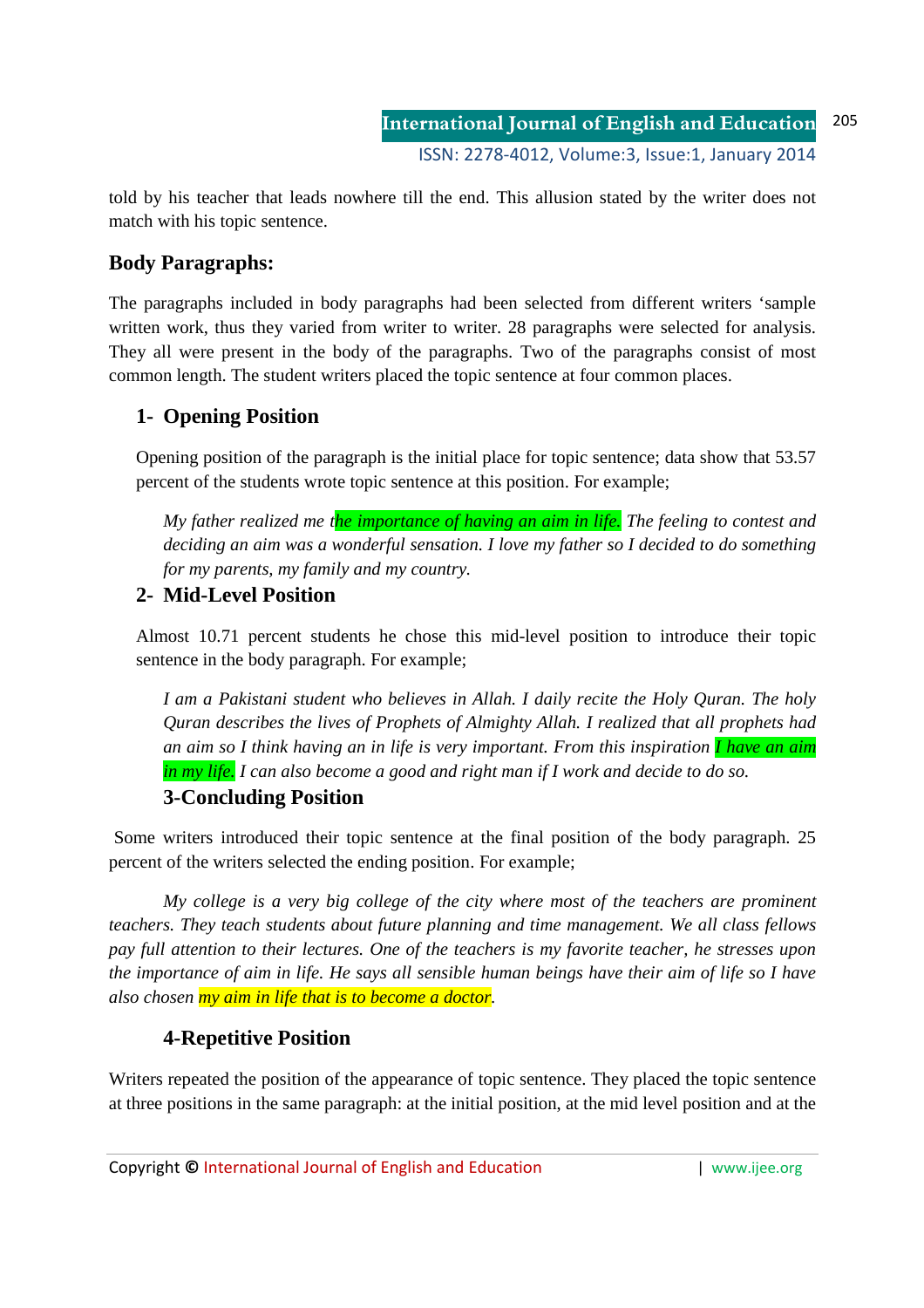final position in a body paragraph. Only 3.57 percent student writers placed topic sentence at the aforesaid positions. For example;

*My aim in life is to become an IT engineer. I want to become so because with the help of my qualifications I shall help my people. My country needs IT engineers so this is my aim in life to do so. My father is a business man he is also serving the country but his profession is not such a systemized profession because it lacks proper IT application. This is my aim to redesign the business of my father with the help of It.* 

7.14 percent of the student writers did not use topic sentence. Topic sentence was absent from the paragraph but it had obvious understanding for the reader.

# **Concluding Paragraph**

The analysis has shown that the writers applied two types of strategies to conclude their essays.

### **a. Digressive or Strayed from the topic**

The student writers ended their essays without remaining tied up with the topic, 73.68 percent of the writers had gone digressed from the topic. For example:

*Who is so lucky to get his desires, I feel that students should work hard. They should go to the field and enjoy. The Quran says, observe the world. We have no time to enjoy so there is need to busy ourselves. In the end I shall say students are wasting their much of time on useless things that have no concern with our life [The Topic is: My Aim in Life]. 2-Life is not a bed of rose, this is the universal truth. Aim provides happiness in life. Student who are successful are the followers of their aims. I can suggest hard work that is key to success* [**The Topic is: My Aim in Life**].

# **b. Tied up with topic**

Student writers applied this strategy of remaining tied up with their topic. This strategy is used by 26.32 percent of the students. For example;

 *1-A man is not always right and on right path. There are many chances to adopt wrong way. Aim in life keeps us associated with our roots. My aim will consequently lead to success and prosperity. I have a very clear and ideal aim of being a Journalist in future after completing my degree* [**The Topic is: My Aim in Life**].

*2-All is well that ends well--- my aim is to become a doctor* [**The Topic is: My Aim in Life**].

### **Discussions**

The results show that the student writers wrote fairly in the same way as it is often seen in English texts. They did not strictly follow pure circular pattern or a pure parallel pattern, rather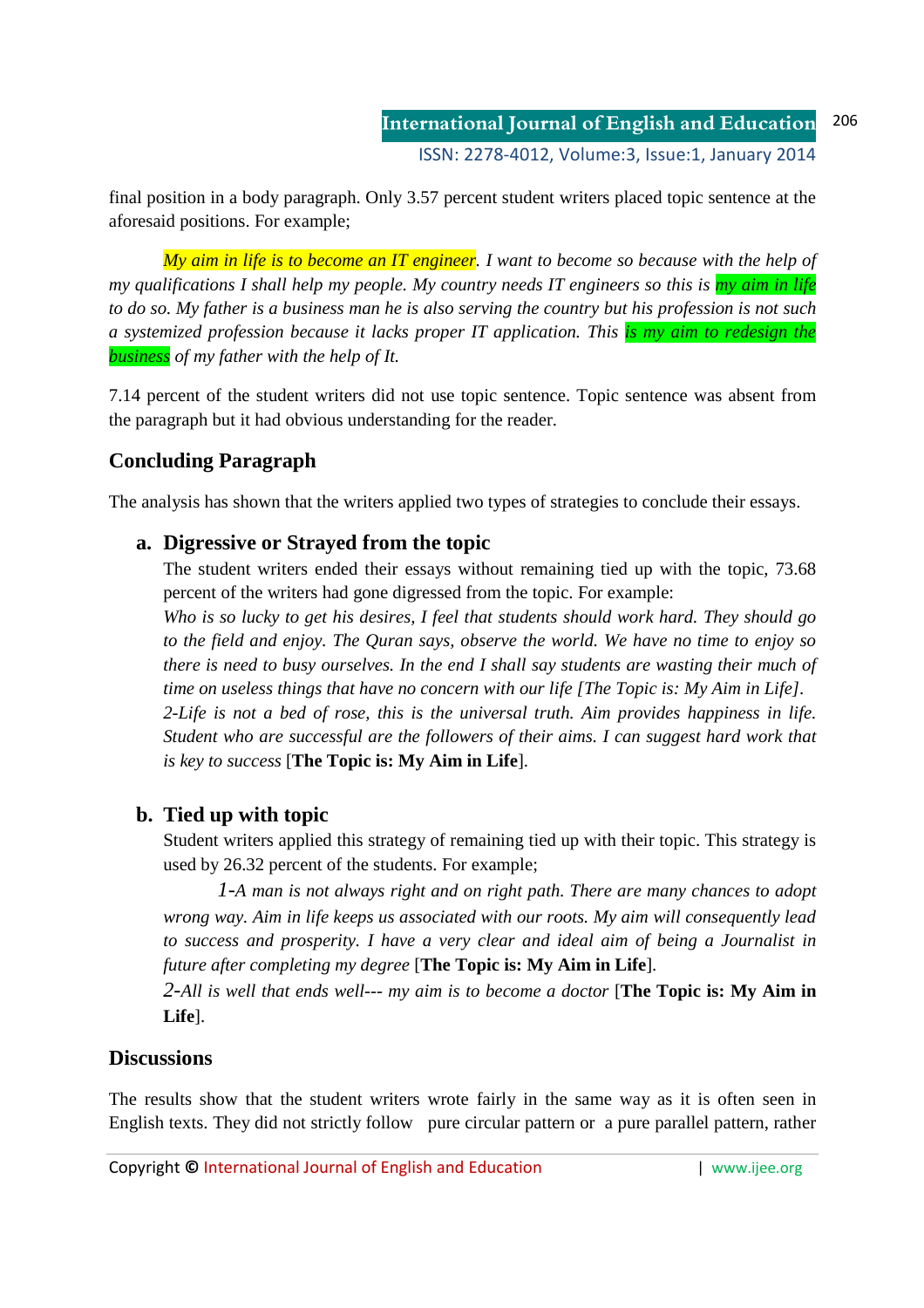ISSN: 2278-4012, Volume:3, Issue:1, January 2014

the organizational pattern, they used was a pure Pakistani thought pattern. The results have revealed that some of the writers were digressive or had strayed from the topic while developing paragraph; however this digression does not occur frequently. Students developed their paragraphs in a slanting style no doubt but it was also not frequent. Students used digression and slanting patterns mostly in introductory and concluding paragraphs. The findings reveal that student writers were inclined to free-wheeling and slanting patterns of thoughts this finding is consistent with Hssari(2000) who claims …………(c) progressions do not operate in the same in the two languages. Urdu is free-wheeling and oblique in comparison. Urdu tends towards long preambles in beginning a discussion about something.

The findings also reveal that in introductory and concluding paragraphs the student writers showed tendency towards long opening sentences that suggests that Pakistani thought pattern stresses upon parallel structures, idea stacking and bi-directionality. The students used digressive pattern t for the sake of ornamentation and a high selection of language for their paragraphs.

The results indicate that a large number of student writers 42.11, percent, used digression as a pattern in their introductory paragraphs, might be the result of a continuous teaching of this particular style of introducing a topic. Teachers might be imparting this particular style. So far as the researcher knows in our conventional classes teachers particularly stress upon a pompous type of introduction while writing an essay. There is possibility that the teachers in Pakistan focus attention on the teaching of the use of ornamental, literal wording and verbose type of sentence structure. There is also a possibility that in Pakistani culture view of dealing with people directly is ethically and morally undesired. A formal type of dealing that is too much direct is considered mechanical and business like activity that has never been socially and culturally supported.

The sense of reader and audience is a very vital factor in the digressive pattern of the students. Might be students were writing such an ornamental beginnings because of their sense of impressing their teacher who is the sole audience. Possibility of lack of intimacy with the teacher and the rater cannot be ignored in the analysis of students being digressed while writing introductory paragraphs.

Most of language teachers in Pakistan have a background of literature. They normally, possess degrees of MA literature in Urdu or English. In Pakistan most of them become language teachers. During their master studies they are required to read and refer classical and modern literature. The study of literature in itself is very ornate and pompous in nature. The more one uses literary references, the abler one is considered. They might influence their students in classroom. The use of too much digressive style indicates that Pakistani writers also believe on oral traditions that are open and digressive in nature.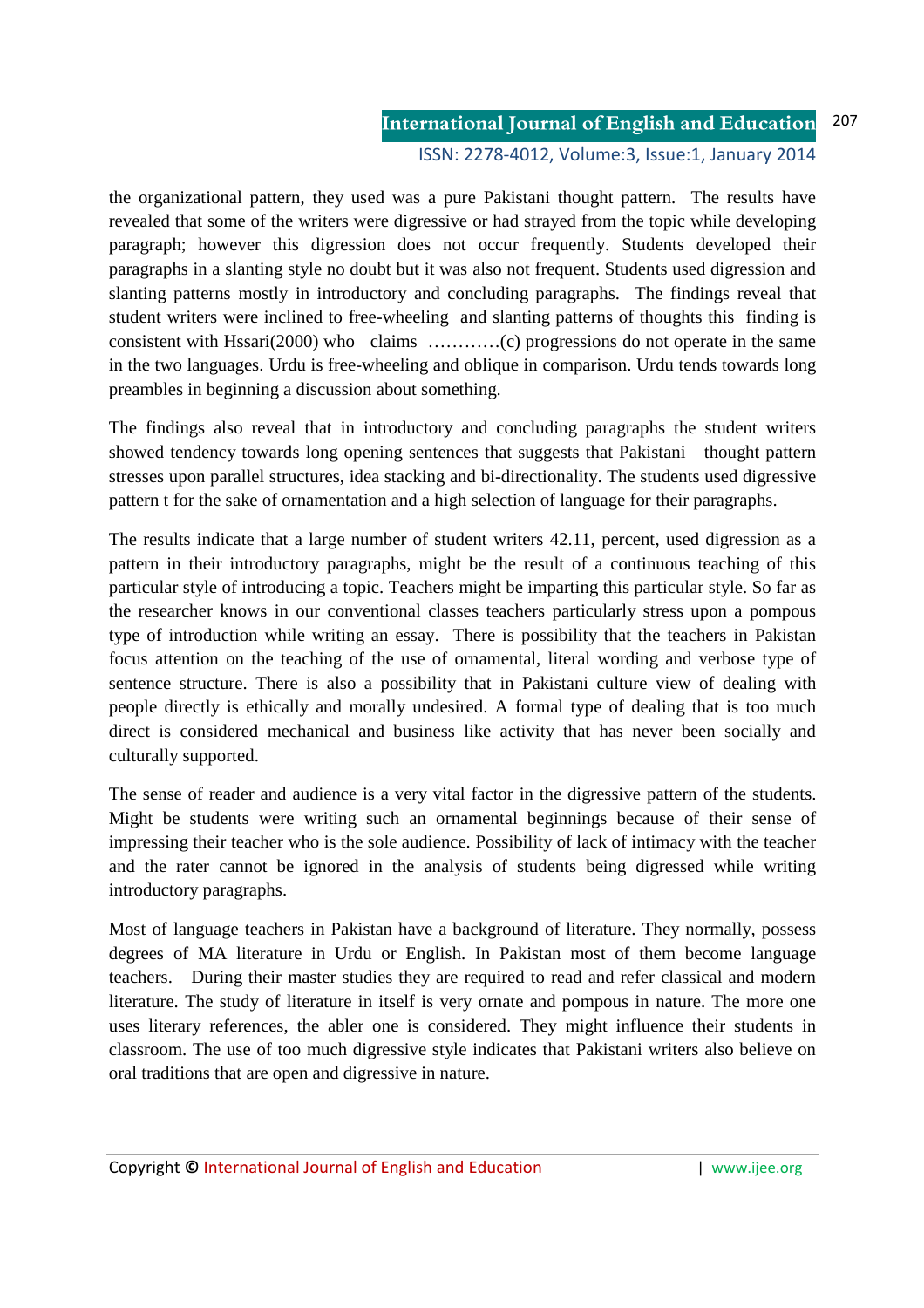**International Journal of English and Education** ISSN: 2278-4012, Volume:3, Issue:1, January 2014 208

A majority of student writers followed a very direct pattern during the development of paragraphs, indicates that the student are generally aware of the importance of being direct while communicating any sort of message. This finding also indicates the reader awareness among the student writers that they are aware of the importance of how to attract the reader or audience. They seem aware of the strategy of using topic sentence at a prominent position would attract the reader. This finding also indicates that the organizational pattern of Pakistani student writers is not always digressive, free-wheel, slanting and too much parallel.

All is well that ends well, seems the driving force behind a digressive end of the essays by student. The possibility of consciously taken measure to end the essay cannot be ignored. In Pakistani culture the effectiveness of the task is measured by its proper and good ending, might be this ideology or political propaganda of evaluation of the task at the end influence the student writers to finish their task with strong, verbose and pompous phrases, words and sentences. The possibility of teachers' views about the ending of an essay also seems imperative.

### **Limitations and Further studies**

This study was conducted with a small and selective sample that may limit its generalizability. The researcher suggests that the findings of this study should be confirmed with a larger sample. It is also suggested that to confirm the results with different topics or types of assignments other than expository essay writing in a short period of time. Different groups of participants such as those with lower results and higher results. This study presents the findings of only intermediate level students 'descriptive essays. The most of the essays for this were selected from those Intermediate level students who had participated in Punjab Youth Festival, Chief Minister Essay Writing Competition.

The present study suggests some directions for future research also. There is dire need to investigate the organizational patterns of different groups of students as well as the teachers who may influence the thought patterns of these student writers. This study involves some multifaceted factors such as; instructional background and perception of students about a well organized expository descriptive essay, genre of the task and time factors.

### **Implications**

The following implications for teaching of writing are suggested:

- a. Student writers can be taught that how to weight the reader, they should learn some consistent principles of writing that are common between the reader and the writer.
- b. Writing instructors can develop a corpus of thought patterns of L1 and L2 while teaching a language that is not known to the learners.
- c. Writing instructor should be aware of the thought patterns of Urdu writers and English writers and also where and how they differ from Urdu thought pattern.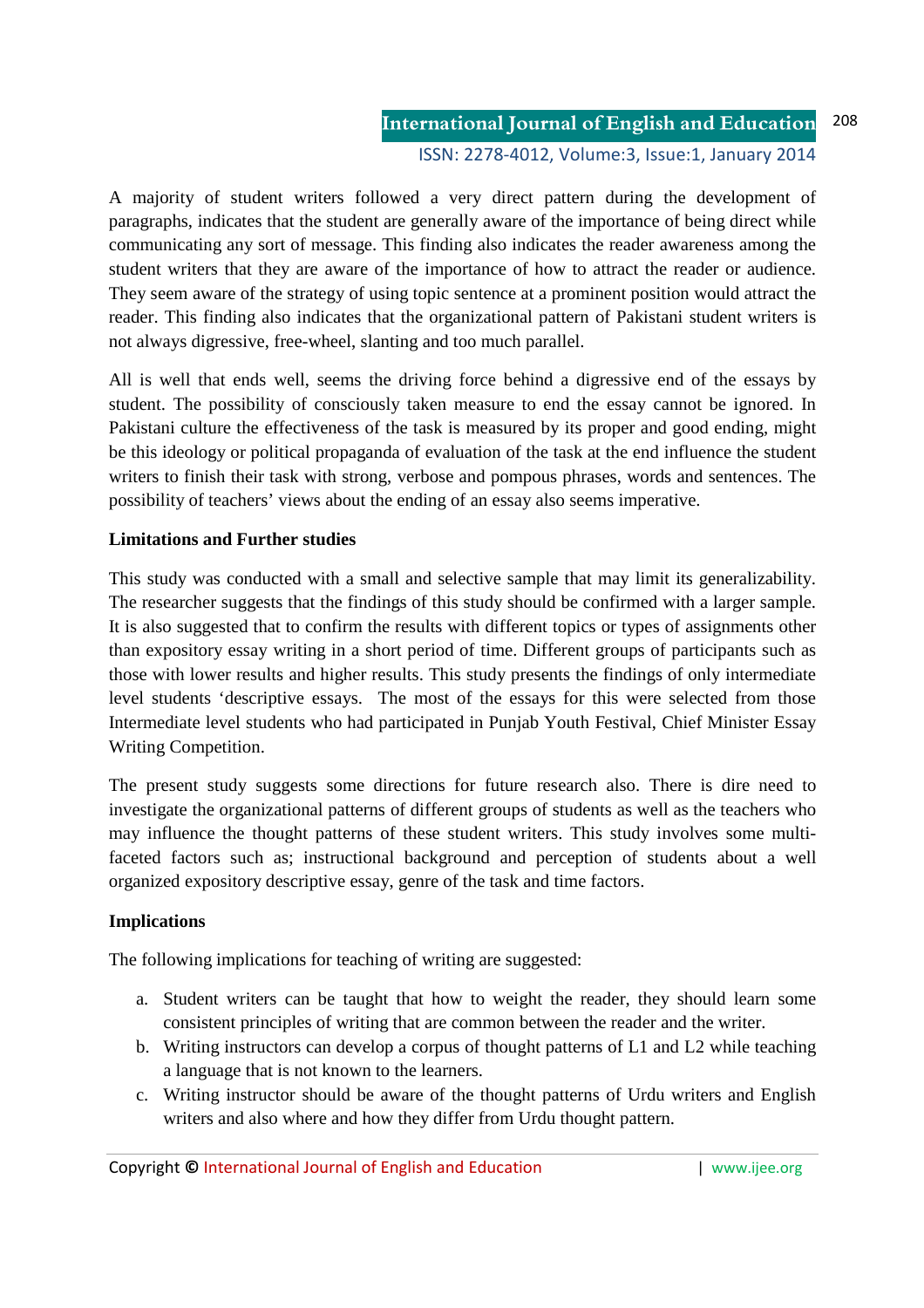#### ISSN: 2278-4012, Volume:3, Issue:1, January 2014

d. Teacher can facilitate student writers in the area of organization of an essay.

#### **References**

- 1. Abdollahzadeh, E. (2010). Undergraduate Iranian EFL Learners' Use of Composing. Strategies. Writing & pedagogy, 2(1).
- 2. Albertson, K. (2006).College Student Perceptions of Expectations for Academic Literacy in Their First Term. Unpublished PhD Thesis, Indiana University of Pennsylvania, USA.
- 3. Atari, O. (1983). A contrastive analysis of Arab and American university students' strategies in accomplishing written English discourse functions. Dissertation Abstracts International, 44(11), 3307A.
- 4. Atay, D., & Kurt, G. (2206). Prospective teachers and L2 writing Anxiety. Asian EFL Journal, 8(4).
- 5. Bacha, N. (2002). Developing learners' academic writing skills in higher education: a Study for Educational Reform. Language & Education, 16 (3), 161-177.
- 6. Ballantyne, R., Borthwick, J., & Packer, J. (2000). Beyond student evaluation of teaching: identifying and addressing academic staff development needs. Assessment & evaluation in higher education, 25 (3), 221-236.
- 7. Barby, p. (2006). Improving teacher recruitment and retention: the importance of workload and pupil behavior. Educational research 48 (3).
- 8. Bell, T. (1998). Extensive reading: Why? And how? (On-Line). Internet TESL Journal. 4(12).
- 9. Chakraverty, A., & Gautum, K. (2000). Dynamics of writing. Forum 38(3).
- 10. Chan, A. (2010). Toward a taxonomy of written errors: investigation into the written errors of Hong Kong Cantonese ESL Learners. TESOL Quarterly. 44(2).
- 11. Cheng, Y. (2002). Factors Associated with foreign language writing anxiety. Foreign language annals. 35(5).
- 12. Cochran-Smith, M. (2005). Teacher educators as researchers: multiple perspectives. Teaching and teacher education, 21(2).
- 13. Cumming, a. (ed). 2006. Goals for academic writing: ESL students and their instructors. Amsterdam: John Benjamin's.
- 14. Darling-Hammond, L., & McLaughlin, M. (1995). Policies that support professional development in an era of reform. Phi Delta Kappan, 76(8), 597-604.
- 15. Doushaq, M. (1982). Writing in a bilingual program: the relationship of L1 and L2 Texts. TESOL Quarterly, 16(2), 211-228.
- 16. El-Hibir, b. and al-Taha, f. (1992). Orthographic errors of Saudi students learning englihs, language learning journal, 5(1), 85-87.
- 17. Elkhatb, A. (1983). Toward a Descriptive Rhetoric of the ESL paragraph. ERIC, ED234622.
- 18. El-koumy, a. (1983). Exploring the Reading writing relationship in NES and EFL students ERIC, ED413781.
- 19. El-Mortaji, L. (2001). Writing ability and strategies in two discourse type: a cognitive study of multilingual Moroccan university students writing Arab (L1) and English (L3). Dissertation Abstract international, 62(4), C499.
- 20. Feeris, D., & Hedgcock, J. (1998). Teaching ESL composition: purpose, process, and practice Mahwah, NJ: Lawarence Erlbaum Associates.
- 21. Ferris, D., & Hedgcok, j. (2004). Teaching ESL composition: purpose, process, and practice 2<sup>nd</sup>Ed. Mahwah, NJ: Lawrence Erlbaum associates.
- 22. Guneyli, A., & Aslam, C. (2009). Evaluation of Turkish prospective teachers' attitudes towards teaching profession. Procedia social and behavior science i. Language, context, and text: aspects of language in a social semiotic perspective. Deakin: Deakin University.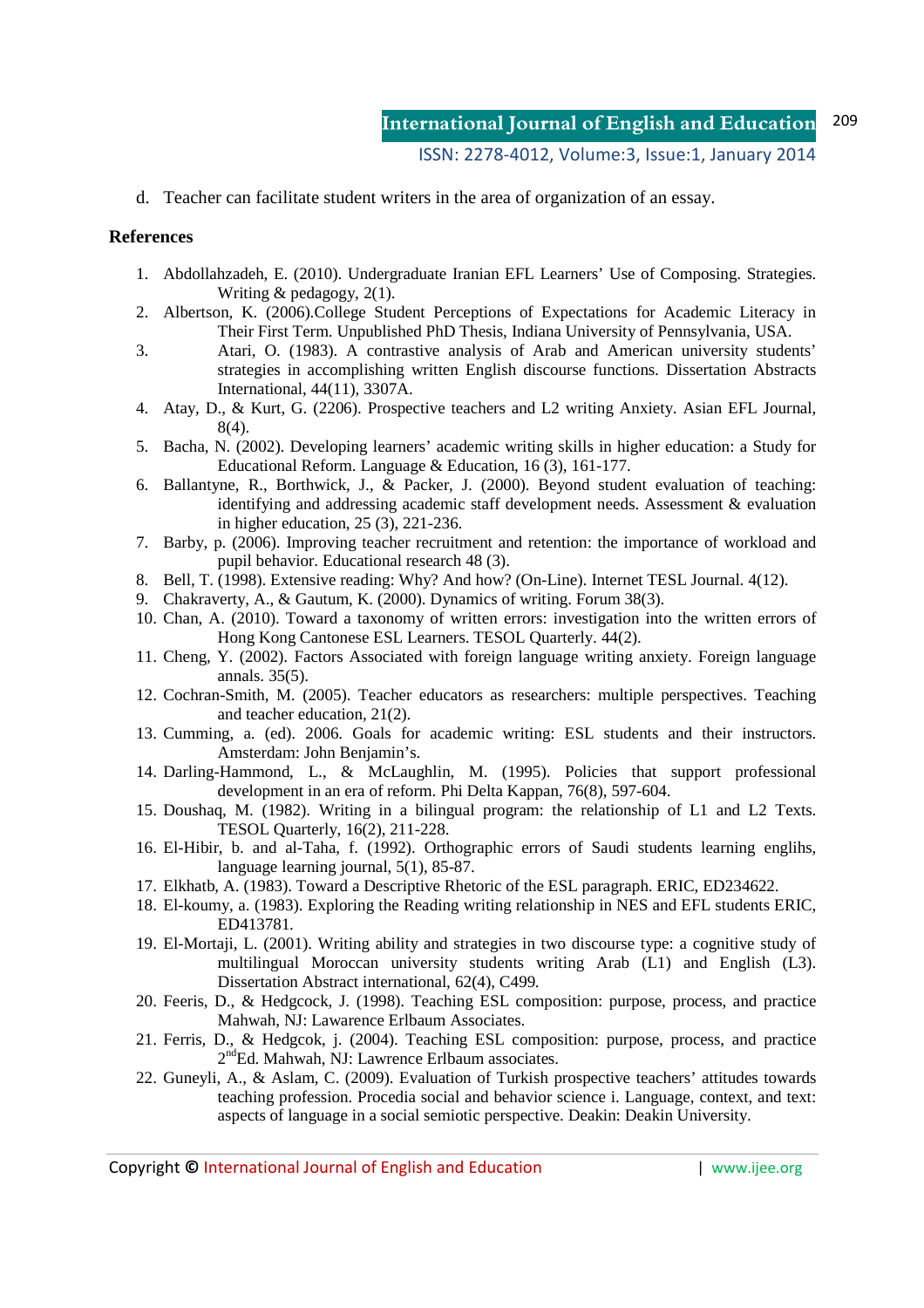ISSN: 2278-4012, Volume:3, Issue:1, January 2014

- 23. Haider, G. (2012). "An Insight into Difficulties Faced By Pakistani Student Writers: Implications for<br>Teaching of Writing, Journal of Educational and Social Research, 2(3).17-28 Teaching of Writing, Journal of Educational and
- 24. Haider, G. (2012). "Teaching of Writing in Pakistan: A Review of Major Pedagogical Trends and Issues in Teaching of Writing, Journal of Educational and Social Research,2,(3),215-226
- 25. Haider, G. (2012). "Process Approach in Writing: Issues and Implications for Teaching in Pakistan, International Journal of Humanities and Social Science, 2 (2),147150
- 26. Haider, G. (2012). An investigation of problems faced by L1 (Urdu) 5th grade Hearing Impaired students in Urdu written expression: Implications for Teaching of L1 (Urdu)", Academic Journal of Interdisciplinary Studies, 1, (02), 253-265
- 27. Haider, G. (2012)." An Investigation of Pakistani L2 HI Writers' Perceptions of Previous Writing Experience in L2: Implications for Literacy Development in Pakistan for HIC", Mediterranean Journal of Social Sciences,3,(11), 221-234
- 28. Haider, G. (2012).What the Pakistani L2 Writers Do When They Write An Investigation of the Composing Processes of Pakistani L2 Writers" ,Academic Journal of Interdisciplinary Studies, 1, (02), 171-180
- 29. Haider, G. (2013). Cognitive Discourse Analysis of L2Writer's 'Think-Aloud Protocol: A Case Study. Language In India, 13:11, 591-606.
- 30. Haider, G. (2013). The Effects of Peer (Group) Discussion on L2(English) composition of Students with Learning Difficulties (LD)and Students without Learning Difficulties (LD Implications for Teaching of Writing in Pakistan. Turkish International Journal of Special Education and Guidance & Counseling (TIJSEG) ISSN: 2:(2),47-57.
- 31. Haider, G. (2013)."Self-Accessed and Self Regulatory Practices in Teaching of Writing In Pakistan" European Journal of Educational Sciences,1,(1),53-61
- 32. Haider, G. (2013).Perceptions of ESL Teachers towards CALL:Implications for ELT(English Language Teaching) at the Intermediate Level-A Case Study from Pakistan. Language In India,13:8, 204-238.
- 33. Haider, G. (In Press). A Brief Review of Writing Processes in the Light of the Holy Quran. Language In India
- 34. Haider, G. (In Press). A Comparison of English and Urdu Organizational Patterns in Argumentative Writing of Pakistani EFL Students Internatiional Journal of English and Education(ISSN2278-4012)

35. Haider, G. (In Press). Analysis of Malala Yousaf Zai's Speech: Application of Aristotle's Ethos, Pathos and Logos. International Journal of English and Education(ISSN2278-4012)

- 36. Haider, G. (In Press).An Exploratory Study of Organizational Problems Fcedby Student writers in Expository L2(English) compositionin Pakistan. International Journal of English and Education (ISSN2278-4012)
- 37. Haider,G.(InPress).Attribution Theory and L2(English) composition Processes: Results and Implications. Nepal English, Language Teachers' Association (NELTA)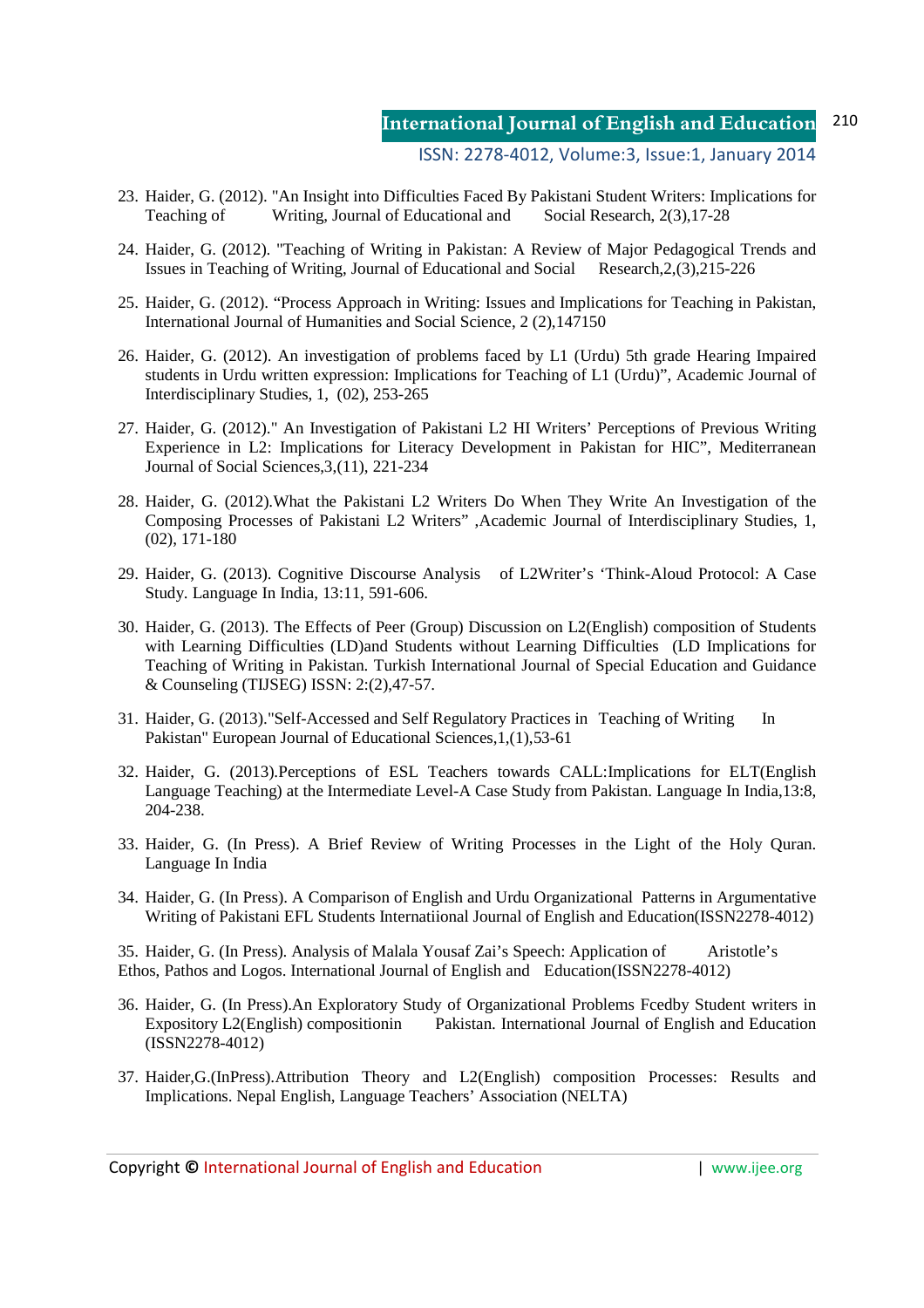ISSN: 2278-4012, Volume:3, Issue:1, January 2014

- 38. Halliday, M., & Hasan, R. (1985).r, M. (1999). Reading-writing connections: from theory to practice. Mahwah, NJ: Lawrence Erlbaum associates.
- 39. Hassan, C. (1981). Exploring apprehension: writing processes of apprehensive intermediate freshman writers, ERIC,ED210678.
- 40. Hayes, C. (1981). Exploring apprehension: writing processes of apprehensive and non apprehensive intermediate freshman writers. ERIC, ED 210678.
- 41. Hayes, C. (1981). Exploring apprehension: writing processes of apprehensive and non apprehensive intermediate freshman writers. ERIC, ED 210678.
- 42. Hinkel, E. (2004). "Rehtorical features of Text: cohesion and Coherence", teaching academic ESL writing: practical techniques in vocabulary and grammar. Lawrence Erlbaum associates, Mahwah, new jersey, p.265.
- 43. Holliday, A. (1996). Large-and small-class cultures in Egyptian university classrooms: A cultural justification for curriculum change. In H. Coleman (Ed), society and the language classroom (pp.86-104). Cambridge: Cambridge university press.
- 44. Hong, W., Xuezhu, C., & Ke, Z. (2007). On the relationship between research productivity and teaching effectiveness at research university. Frontiers of education in China, 2 (2), 298- 306.
- 45. Jarzabkowski, L. (2001). The social dimensions of teachers collegiality. Paper represented at the annual conference of the Australian association of research in education, Notre Dame University, Perth.
- 46. Kurt, G. & Atay, D. (2007). The effects of peer feedback on the writing anxiety of prospective Turkish teachers of EFL. Journal of Theory and Practice in Education, 3 (1), 12-23.
- 47. Langer, J. (1983). Effects of Topic knowledge on the Quality and Coherence of informational writing. ERIC, ED234418.
- 48. Larios. J., Marin, J., & Murphy, L. (2001). A Temporal Analysis of Formulation processes in L1 And L2 writing, language learning. 51(3).
- 49. Lee, C. (2004). Seeing is understanding: improving coherence in students' writing. The internet TESL Journal, X (7), http://iteslj.org.
- 50. Lee, S. (2006). Teaching EFL writing in the university: related issues, insights, and implications. Journal of National Taipei teachers college, 16 (1).
- 51. Leki, I. (1991). Twenty-five years of contrastive rhetoric: text analysis and writing pedagogies. TESOL Quarterly, 25(1).
- 52. Macintyre, P., Noel S, K., & clement, R. (1997). Biases in self-ratings of second languages proficiency: the role of languages anxiety. Language learning. 47, 265-287.
- 53. Mitchell, s., Reilly, r., & Logue, M. (2009). Benefits of collaborative action research for the beginning teacher. Teaching and teacher Education, 25(2).
- 54. Mohamed, A., & Omer, M. (2000). Texture and Culture: cohesion as a Marker of Rhetorical organization in Arabic and English narrative texts. RELC Journal, 31(2), 45-75.
- 55. Mourtaga, L. (2004). Investigating writing problems among Palestinian students studying English as a foreign Language. Dissertation abstracts international, 66(1), 63.
- 56. Myhill, D., (2009). Becoming a designer: trajectories of linguistic development. In bear, R., Myhill, D., Riley, J., Nystrand, M. The sage handbook of writing development. (pp.402- 13). London: sage publications.
- 57. Nunan, D. (1999). Second language teaching and learning. Boston: heinle and Heinle Publishers.
- 58. Qaddumi, M. (1995). Textual deviation and coherence problems in the writings of Arag students at the University of Bahrian: sources and solutions. Unpublished Ph.D thesis. University of Nottingham, United Kingdom.
- 59. Ramsden, P., Prosser, M., Trigwell, K., & Martin, E. (2007). University teachers' experiences of academic leadership and their approaches to teaching. Learning and instruction, 17.
- 60. Rao, Z. (2007). Training in brainstorming and developing writing skills. ELT Journal, 61 (2).